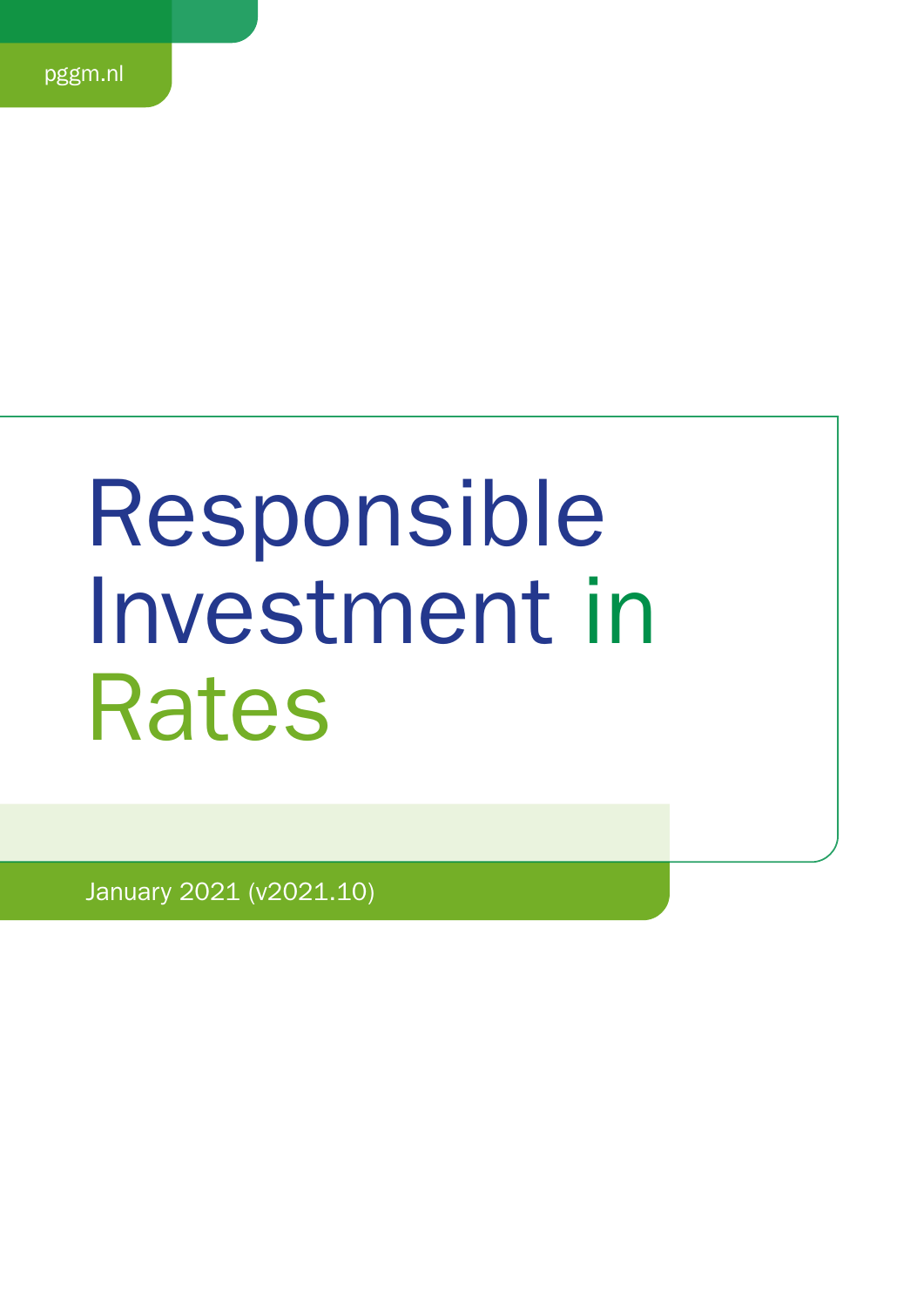# 1. Introduction

As a long-term investor, PGGM Vermogensbeheer B.V. (PGGM Investments, hereinafter PGGM) is committed to investing responsibly. PGGM manages its clients' interest rate products – sovereign bonds; supranational, sub-sovereign and agency (SSA) bonds, interest rate derivatives and mortgages – in order to contribute towards a stable pension for their participants while also taking into consideration the impact these investments are having on the world around us. PGGM recognises that environmental, social, and governance (ESG) factors can have a material impact on the financial performance of the portfolio, especially in the longer term. PGGM's interest rate products are mostly very long-term instruments. As such, integrating ESG issues into investment analysis and decision-making processes is part of PGGM's fiduciary duty.

This guideline addresses how PGGM's Rates team invests responsibly. The guideline is a further refinement of [PGGM's Responsible Investment Framework](https://www.pggm.nl/media/f4zoxray/responsible-investment-implementation-framework_pggm.pdf) and its implementation guidelines and the relevant fund prospectus and ancillary documentation. It is consistent with clients' Responsible Investment policy. In addition, the obligations arising from compliance with legislation and regulations apply. The guideline covers all investments made by the Rates team, effective as of 1 January 2021.

# 2. Investment approach & strategy

The primary objective for the interest rate investments is to provide a low-risk hedge for the interest rate sensitivity present in pension funds' liability structures. Financial return is not the main objective of the investments by the Rates team. However, through a careful instrument selection process it is possible to add value while maintaining an effective interest rate hedge.

There is limited scope for ESG integration when investing in low-risk interest rate products with a primary risk management focus. Examples of these products include AAA and AA government bonds and interest rate derivatives. Still, PGGM Rates' objective is to be a best-practice investor with regards to ESG within the strict boundaries defined for client mandates.

The team's objective is to continuously improve on transparency, knowledge and interaction with market participants regarding ESG issues while positively increasing the societal impact of investment portfolios. By having in place a transparent responsible investment guideline for interest rate products, as further outlined in this document, and by actively taking into account ESG-related performance in investment decisions, PGGM Rates believes that it offers a positive contribution that is best practice and in line with client objectives.

PGGM Rates team aims is to be fully compliant with obligations arising from legislation and regulations. Some of the applicable (ESG) legislation and regulations, or relevant standards, codes of conduct or (inter)national initiatives which have an impact on interest rate products are discussed below. Minimum ESG standards and practices are enhancing rapidly and, hence, PGGM monitors these developments closely. For more detailed information please see [PGGM Investments website.](https://www.pggm.nl/en/our-services/transparency-reports-and-policy-documents/)

Besides implementing client policy and complying with rules and regulations, PGGM Rates believes it can and must make a positive contribution through its investment decisions. Interest rate products represent a significant allocation in PGGM's clients' balance sheets.

Moreover, PGGM Rates sees it as its responsibility to capture the value in and mitigate the risk related to ESG factors. ESG studies bring additional insight, complementing fundamental macroeconomic analysis, into the growth and risk prospects of a debt issuer. Typically, there is only a thin line between ESG and fundamental analysis. However, the addition of oftenoverlooked non-financial indicators can prove to be a valuable input into debt investment decision making. ESG analysis is therefore integrated into the research framework for the interest rate products PGGM invests in. The objective is to seek opportunities, but more importantly, to avoid medium-term risks. In summary, PGGM Rates believes that integrating ESG factors into the investment process leads to better-informed investment decisions.

# 3. Implementation

### 3.a. ESG-integration

PGGM defines ESG integration as systematically taking into account those ESG factors that have a material effect on investment risk and return. Across its entire portfolio PGGM uses the [Materiality Map of the Sustainable](https://www.sasb.org/standards-overview/materiality-map/)  [Accounting Standards Board](https://www.sasb.org/standards-overview/materiality-map/) (SASB) as the framework to identify material ESG issues per sector. Similarly, PGGM Rates takes SASB Materiality Map into account when analysing ESG risks and opportunities in the investment process. ESG risks are defined as risks for the financial returns from material ESG factors.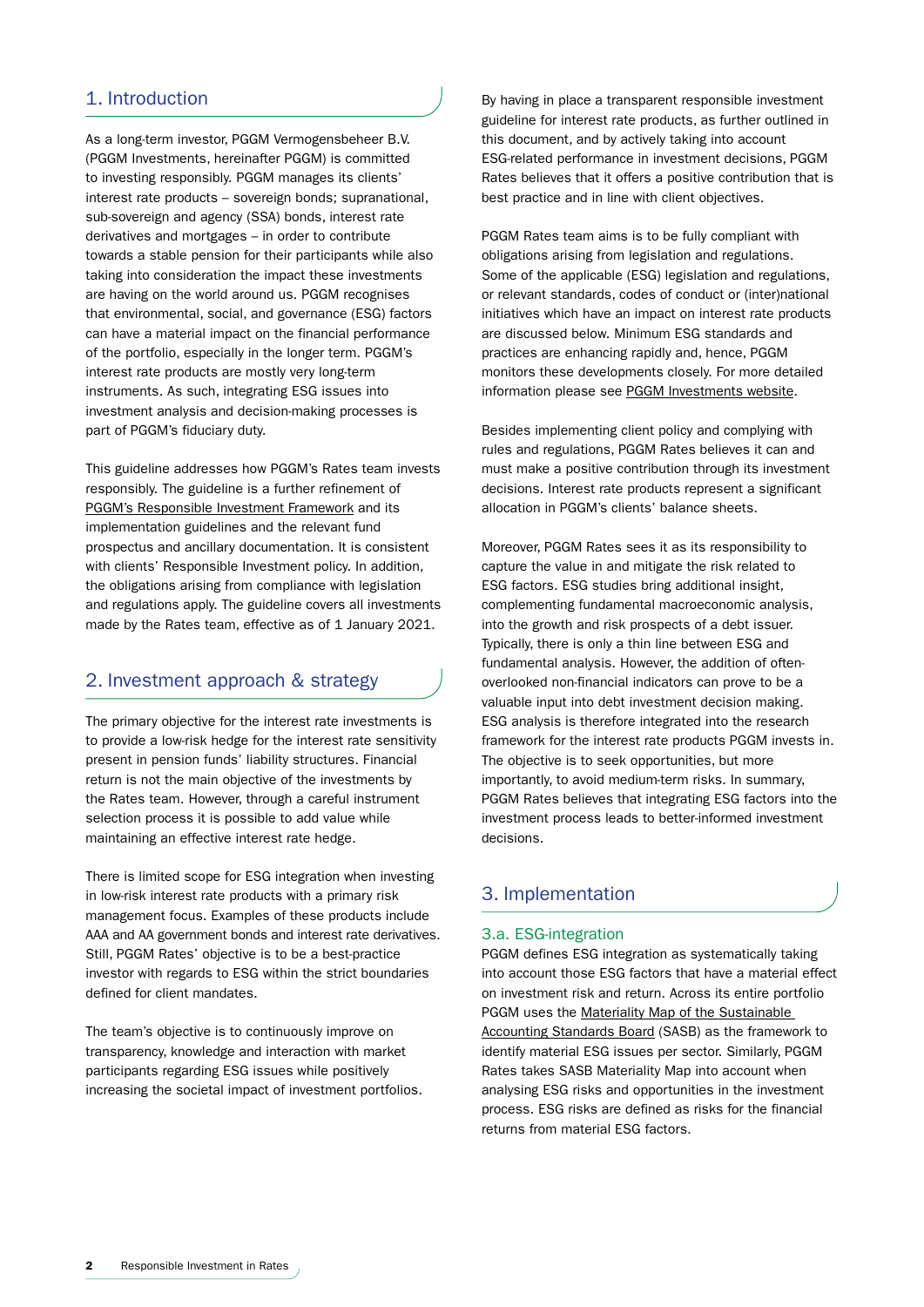The investable universe for PGGM's Rates team is defined by clients. As a general rule, pension fund clients do not include risky government debt issuers in the part of the balance sheet dedicated to hedge the interest rate risk of their liabilities. These investments also serve to preserve capital in times of financial distress, when riskier investment categories tend to underperform.

As a consequence, the investable universe consists of bonds with an AAA or AA credit rating. Credit ratings and ESG ratings of these issuers tend to be strongly correlated, resulting in a universe with relatively high ESG ratings.

The allocation to different debt issuers, governments and SSAs, in the investment mandates of the Rates team is determined through a top-down as well as bottom-up analysis. The team analyses financial markets and the macroeconomic environment to develop an understanding where credit spreads or the yield curve may be heading. Biannually, PGGM Rates thoroughly analyses the fundamental credit drivers of every debt issuer it invests in. This analysis focuses not only on economic developments and structural reforms, but also on ESG factors similar to the SASB Materiality Map.

Sovereign issuers in developed markets tend to exhibit comparatively high ESG scores as well as GDP per capita. The level of indebtedness of developed sovereigns also tends to be higher than that of emerging markets. A heavy debt burden can act as a drag on growth. ESG factors have the power to unlock structural reforms which in turn may act as a catalyst for growth.

In line with PGGM's beliefs, Capelle-Blancard et al. (2017) show that countries with good ESG performance tend to have less default risk and thus lower bond spreads.<sup>1</sup> Moreover, the economic impact is stronger in the long run, suggesting that ESG performance is a long-lasting phenomenon. Social, but primarily governance factors have a financial impact on government bonds according to their research, and this effect happens to be the largest in the euro area.

The team makes use of research by MSCI ESG and Sustainalytics when analysing ESG factors influencing debt issuers. Moreover, traditional credit rating agencies (Moody's, S&P) are increasingly focusing on ESG factors in their credit analysis. Research by the European Commission, the International Monetary Fund, the

Sustainable Development Report and the World Economic Forum are also of particular help in the bottom-up analysis conducted by the team.

The portfolio is mostly invested in euro-denominated government bonds with AAA or AA ratings, which are exposed to interest rate risk but very little default risk. ESG issues could in theory affect interest rates and, hence, market prices of these bonds. However, the portfolio is invested in high investment-grade countries and SSAs only, the ESG ratings are very high as well, indicating very low ESG risk. This can be visualized in Figure 1, which shows the correlation between sovereign credit ratings and ESG ratings.



*Figure 1: country credit ratings vs MSCI ESG scores (source: allianz global investors)*

Despite this, the most prominent ESG risks for PGGM Rates are: flooding; unrest / riots due to e.g. inequality or red tape. These could lead to lower growth and/or higher government deficits potentially affecting government bond yields. Other effects observed in empirical studies are related to S, e.g., changes in the quality/availability of education, health care, security, etc., affecting economic growth in the medium to long run. But these effects are more pronounced in emerging markets, where conditions can suddenly change, for instance with a change in government. In addition, the portfolio has a small allocation to supranational, sub-sovereign and agency (SSA) issuers with rather similar risk characteristics – except that an SSA would not need to suffer in case of flooding, as long as its assets are in a dry part of the country.

Transitional and physical risks deriving from climate change are considered a sub-set of ESG risks and are therefore covered by the ESG integration process of PGGM Rates.

<sup>1</sup> Gunther Capelle-Blancard et al. (2017), Environmental, Social and Governance (ESG) performance and sovereign bond spreads: an empirical analysis of OECD countries, Université de Paris Ouest Nanterre La Défense Working Paper.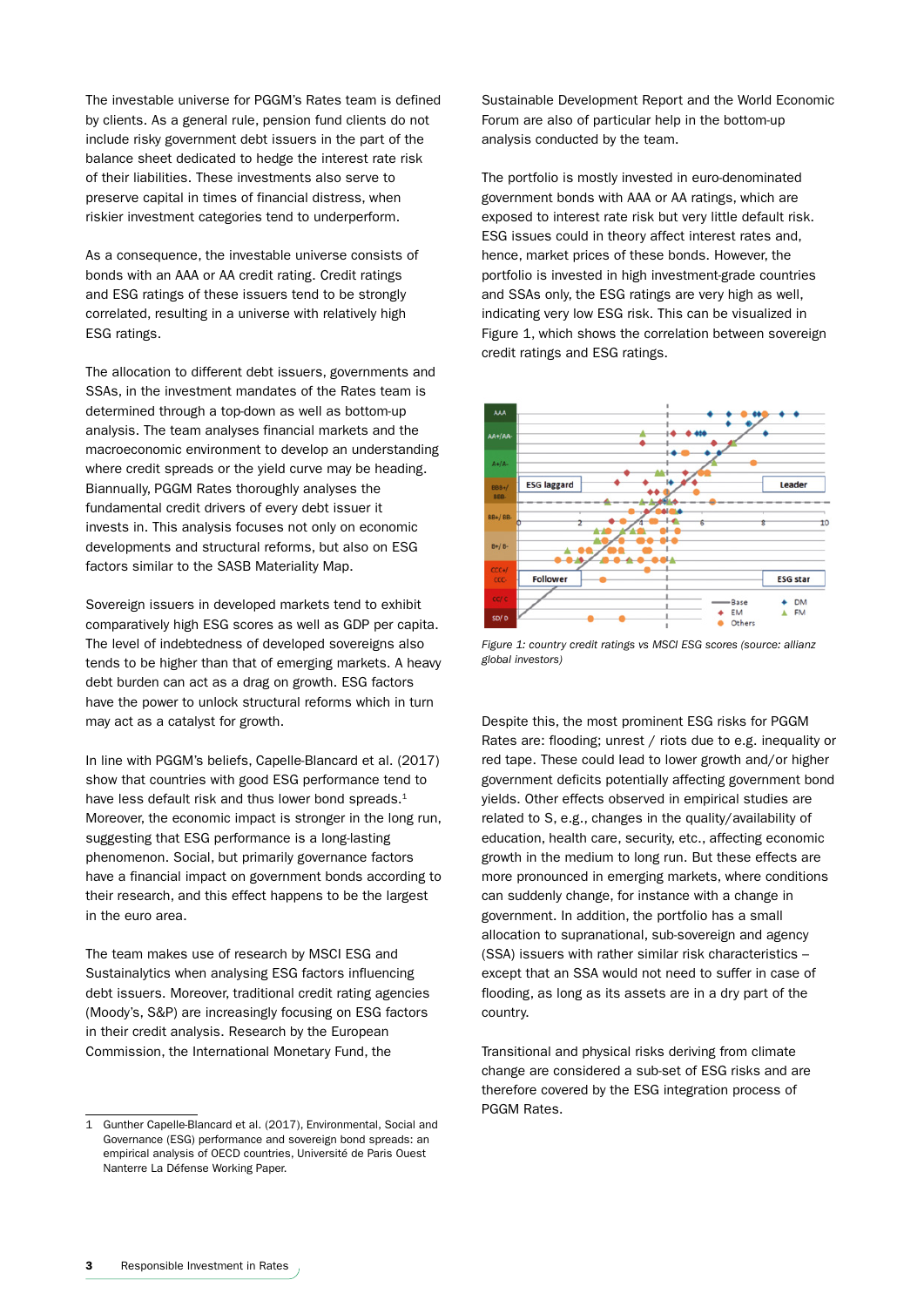### 3.b. Impact

In addition to a better-performing portfolio, PGGM Rates seeks to enhance the positive impact of its investments and to minimize adverse impacts even when they do not directly affect the financial performance.

### 1. Positive impact: investing in the SDGs

In 2016 PGGM and APG defined Sustainable Development Investments (SDIs) as "investments that yield market-rate financial returns while generating a positive social and/or environmental impact" (i.e. contribute to the Sustainable Development Goals). In 2020 Australian Super, British Colombia Investment Management Corporation joined APG and PGGM in the [SDI-Asset Owner Platform](https://www.sdi-aop.org/) which owns a taxonomy of products and services (solutions) that contribute to the SDGs. With a set of decision rules the taxonomy forms the basis for the classification of investments as 'SDI'. PGGM largest client's ambition is to increase the SDI volume to 20% of the total portfolio by 2025.

In low-risk interest rate markets, there are two types of instruments through which PGGM contributes to the SDGs. PGGM Rates invests in green and social bonds issued by governments, local governments, supranational or agencies. In addition, the Rates team invests in climate mortgages designed for energy-efficient houses and upgrades. Green bonds and mortgages for energy-efficient houses contribute to the PFZW (PGGM's largest client) focus theme climate change.

The Rates team has developed an [internal framework](https://www.pggm.nl/media/4dobtksf/pggm-fixed-income-green-and-social-bond-framework.pdf) for green and social bonds. This framework answers the main question 'How does PGGM define a green or social bond?' The framework has been developed in cooperation with PGGM's Responsible Investment department, so that an investment in a green or social bond, if it adheres to the criteria below, can be earmarked as an SDI. Characteristics of proper green and social bonds, in PGGM's opinion, are threefold:

- $\blacksquare$  The issuer must adhere to the International Capital Market Association's (ICMA) green or social bond principles.
- $\blacksquare$  The proceeds of the bond must align with the ESG policy of the issuer. This condition was added by PGGM to avoid misuse of the green and social bond market, or so-called green washing.
- The proceeds of a green or social bond must have a clear, measurable and significant impact on the SDGs. For a green or social bond to qualify as an SDI, at least 75% of proceeds must be allocated to the SDGs.

According to the SDI methodology, interest rate investments can contribute to six focus SDGs: 2 (zero hunger), 3 (good health and well-being), 6 (clean water and sanitation), 7 (affordable and clean energy), 11 (sustainable cities and communities) and 13 (climate action). To estimate and monitor the impact on these focus SDGs, the indicators suggested by the [Working](https://www.dnb.nl/en/green-economy/sustainable-finance-platform/sdg-impact-assessment-working-group/)  [Group on SDG impact measurement of the DNB-facilitated](https://www.dnb.nl/en/green-economy/sustainable-finance-platform/sdg-impact-assessment-working-group/)  [Sustainable Finance Platform](https://www.dnb.nl/en/green-economy/sustainable-finance-platform/sdg-impact-assessment-working-group/) are used.

### 2. Adverse impact: minimise negative impact

The social and environmental impact of the capital entrusted to PGGM by its clients is significant. PGGM can stimulate a positive contribution to a sustainable world and has the responsibility to minimise adverse impact. Adverse impacts refers to negative impacts (harm) to individuals, workers, communities and the environment.

As from 1 January 2022 at the latest, PGGM shall avoid new investments in companies that are in very severe violation of the OECD Guidelines for Multinational Enterprises (hereinafter OECD guidelines) and/or the UN Global Compact principles. When feasible, PGGM shall undertake best efforts to divest existing exposures to these companies all together and/or shall engage with the companies, or a selection thereof, that are in (very) severe violation of the OECD guidelines and/or the UN Global Compact principles.

Based on its high likelihood and severity, climate change as a driver of adverse impact its prioritized. Clients of PGGM's have committed themselves to the [Dutch Climate](https://www.klimaatakkoord.nl/documenten/publicaties/2019/06/28/national-climate-agreement-the-netherlands) [agreement](https://www.klimaatakkoord.nl/documenten/publicaties/2019/06/28/national-climate-agreement-the-netherlands)<sup>2</sup> and to the [Paris Climate Agreement](https://unfccc.int/sites/default/files/english_paris_agreement.pdf) to align policies consistent with the objective to limit the global temperature rise to a maximum of 1.5 °C. The ambition is to have a climate neutral investment portfolio by 2050 - in line with the ambition of the European Union and the Paris objectives.

The direct carbon footprint of eligible sovereign bonds and SSAs is very limited. It encompasses the emissions of sovereign assets (such as public buildings) and activities (such as police, army). It does not, however, include the emissions of private entities domiciled in the country. The priority for reducing the carbon footprint of PGGM's clients' portfolios is therefore with asset classes with higher emissions per euro invested. Although PGGM does not yet measure the carbon footprint of interest rate investments, it is committed to gathering data allowing for the measurement of portfolio emissions.

2 In Dutch "Klimaatakkoord"